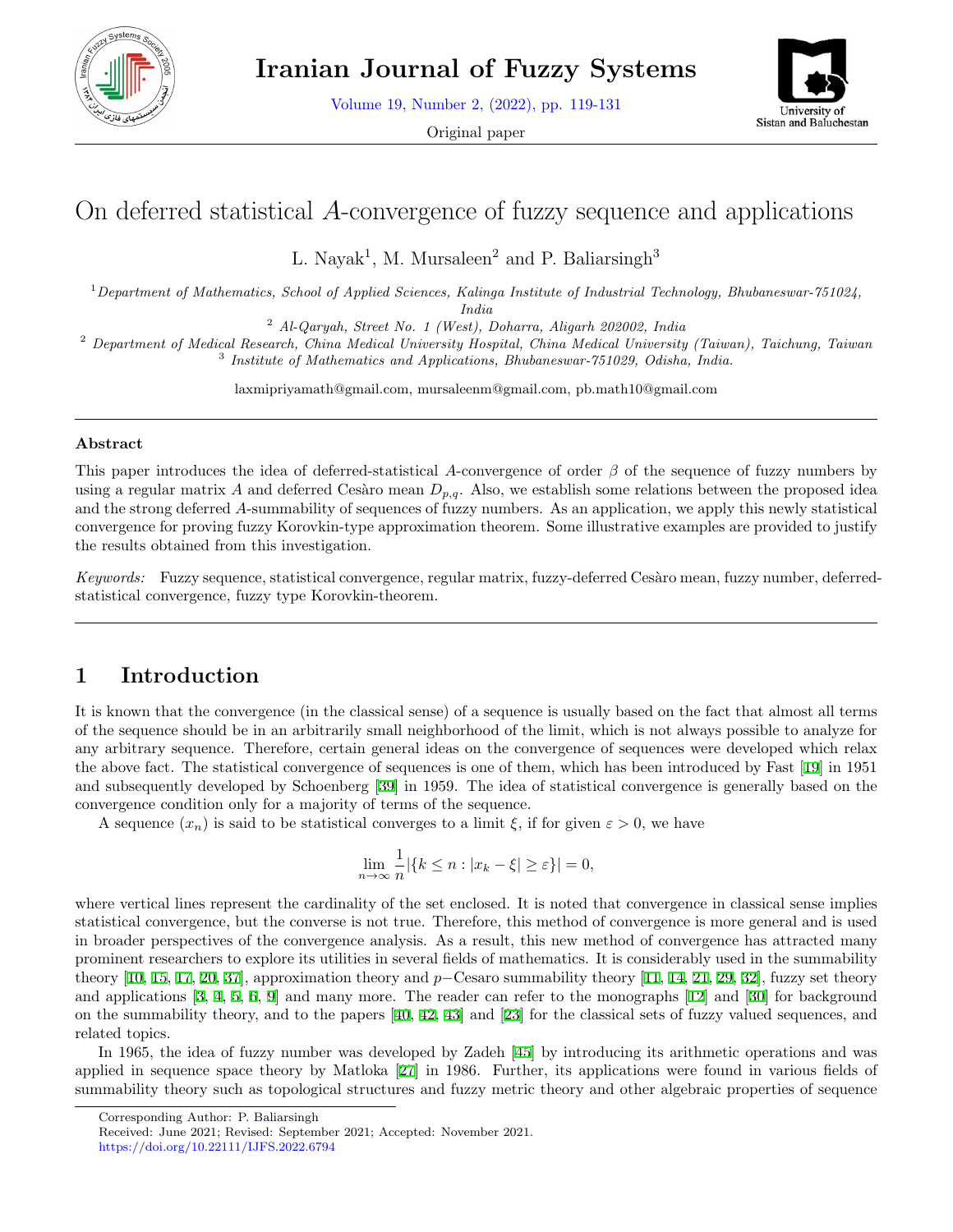spaces of fuzzy numbers by Nanda [[33\]](#page-12-7), Puri and Relscu [[36\]](#page-12-8), Talo and Başar [[41](#page-12-9)], Savaş and Mursaleen [[38](#page-12-10)], Tripathy and Nanda [[44\]](#page-12-11), Hazarika and Savas [[22\]](#page-11-14), etc. Nuray and Savas [\[35](#page-12-12)] introduced the statistical convergence of fuzzy sequences and then, it has been generalized and studied by several prominent authors such as Altin et al. [[3](#page-10-0)], Altınok [[4\]](#page-10-1), Altinok and Et [[6](#page-10-3)] Küçükaslan and Yılmaztürk [[26](#page-11-15)], On further applications, Anastassiou [\[7](#page-10-4)], Anastassiou and Yilmaztürk [[8\]](#page-11-16), Mohiuddine et al. [[29\]](#page-11-8), etc. applied these ideas in approximation theory. Now, we have the following definitions related to fuzzy number and deferred Cesàro mean.

## **1.1 Fuzzy number**

A function  $u : \mathbb{R} \to [0, 1]$  is said to be a fuzzy number if it satisfies the following properties:

- (i) *u* is normal, i.e.,  $u(t) = 1$  for some  $t \in \mathbb{R}$ , (the set of all real numbers),
- (ii) *u* is fuzzy convex, i.e.,  $u(t) \ge \min\{u(a), u(b)\}$  where  $a < t < b$ ,
- (iii) *u* is upper semi continuous,
- (iv) The closure of  $u^0 = \{u \in \mathbb{R} : u(t) > 0\}$  is compact.

By  $\mathscr{L}(\mathbb{R})$ , we denote the set of all fuzzy numbers on R. The set R is embedded with  $\mathscr{L}(\mathbb{R})$ , i.e., every  $r \in \mathbb{R}$  can be considered by a fuzzy number  $\overline{r}(u)$  as

$$
\overline{r}(u) = \begin{cases} 1 & (u = r) \\ 0 & (u \neq r). \end{cases}
$$

For  $\alpha \in (0,1]$  the  $\alpha$ −level cut of the fuzzy number *u* is defined by

$$
[u]_{\alpha} = \{ u \in \mathbb{R} : u(u) \ge \alpha \},\
$$

and the distance between two fuzzy numbers *u* and *v* is given by

$$
d(u, v) = \sup_{\alpha \in [0,1]} d_H([u]_{\alpha}, [v]_{\alpha}) = \sup_{\alpha \in [0,1]} \max\{|[u]_{\alpha} - [v]_{\alpha} - |v|_{\alpha} + |v|_{\alpha} + |v|_{\alpha} + |\alpha| \}.
$$

Here the symbol  $d_H(.,.)$  represents the Hausdorff metric and  $[u]_\alpha^+$  and  $[u]_\alpha^-$ , respectively represent the upper and lower bounds of the  $\alpha$ −level cut of the fuzzy number *u*. The set  $\mathscr{L}(\mathbb{R})$  with the metric *d* is a complete metric space. Let  $u, v \in \mathscr{L}(\mathbb{R})$ . Then the fuzzy sum  $u \oplus v$  and fuzzy product  $u \odot v$  are, respectively defined by

$$
[u \oplus v]_{\alpha} = [u]_{\alpha} + [v]_{\alpha}
$$
, and  $[u \odot v]_{\alpha} = [u]_{\alpha}[v]_{\alpha}$ .

The set  $\mathscr{L}(\mathbb{R})$  constitutes a fuzzy metric space with the metric *d*. Indeed, the space  $(\mathscr{L}(\mathbb{R}), d)$  is a complete metric space with the metric *d* and for every  $u, v, w, x \in \mathscr{L}(\mathbb{R})$ , we have

- $d(\zeta u, \zeta v) = |\zeta| d(u, v)$  for  $\zeta \in \mathbb{C}$  (the set of all complex scalars),
- $d(u \oplus w, v \oplus w) = d(u, v)$ ,
- *• d*(*u ⊕ w, v ⊕ x*) *≤ d*(*u, v*) + *d*(*w, x*)
- *• |d*(*u,* 0) *− d*(*v,* 0)*| ≤ d*(*u, v*) *≤ d*(*u,* 0) + *d*(*v,* 0)*,*

where  $\overline{0}$  is the additive identity element of  $\mathscr{L}(\mathbb{R})$ .

#### **1.2 Deferred Cesàro mean**

Let  $p = (p_n)$  and  $q = (q_n)$  be two sequences of non-negative integers satisfying

- (*i*)  $p_n < q_n$  for all  $n \in \mathbb{N}_0$  (the set of all non-negative integers i.e.,  $\mathbb{N}_0 = \mathbb{N} \cup \{0\}$ ).
- $(iii)$   $\lim_{n\to\infty} q_n = \infty$ ,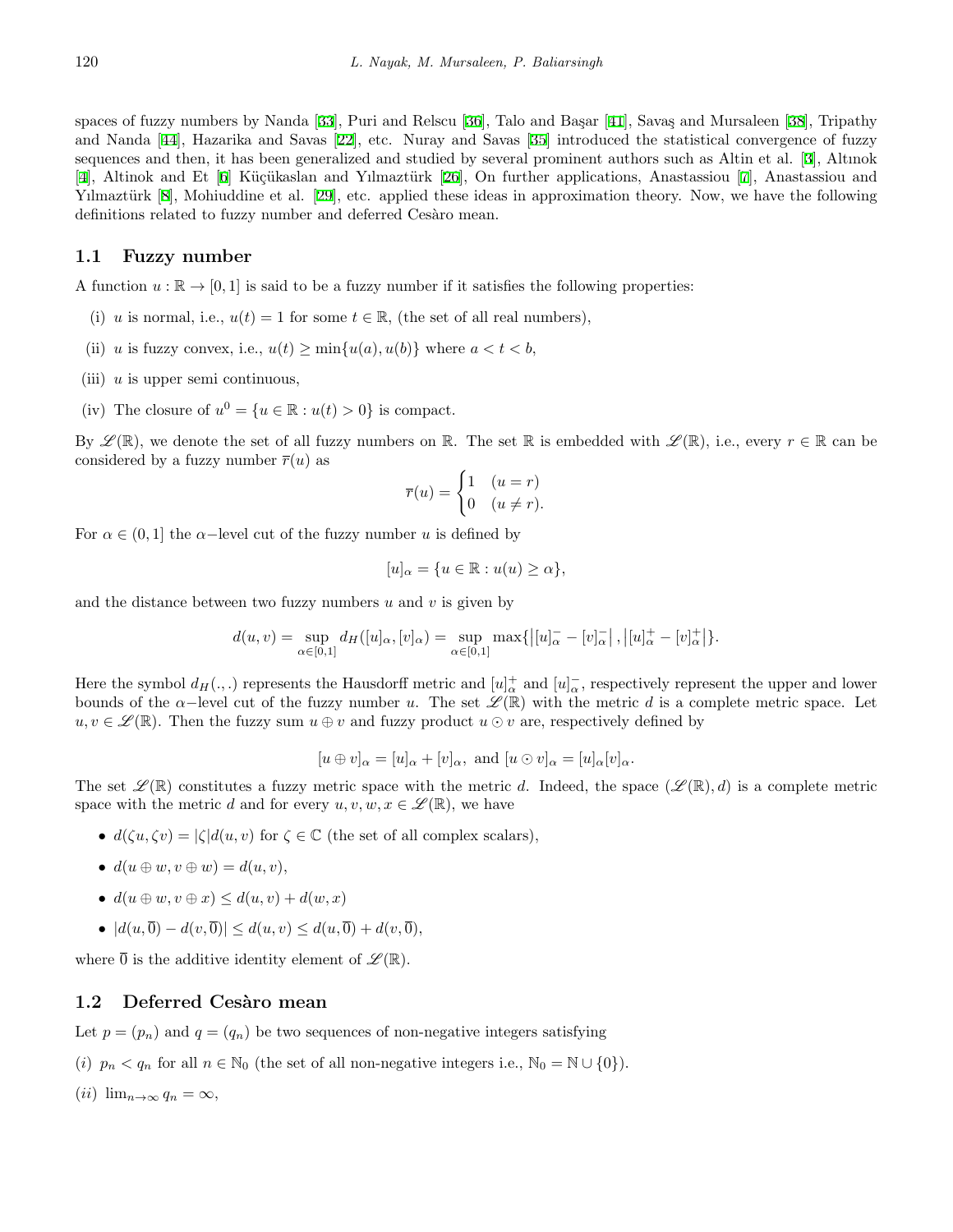Then, the deferred Cesàro mean (see, also [\[1](#page-10-5), [34](#page-12-13)]) of the sequence  $u = (u_n)$  is defined by

$$
(D_{p,q}u)_n = \frac{u_{p_n+1} + u_{q_n+2} + \dots + u_{q_n}}{q_n - p_n} = \sum_{k=0}^{\infty} d_{nk}u_k,
$$

where the infinite matrix  $D_{p,q} = (d_{nk})$  is stated by

$$
d_{nk} = \begin{cases} \frac{1}{q_n - p_n}, & (p_n < k \le q_n) \\ 0, & \text{(otherwise).} \end{cases}
$$

It is known that (i) and (ii) are the regularity conditions for the deferred Cesàro mean  $D_{p,q}$ . This definition includes several known existing means such as  $D_{0,n} = (C, 1)$ , the Cesàro mean of order one and  $D_{n-\lambda_n^*+1,n} = (V, \lambda^*)$ , the dela Vallée Poussin mean, etc. where  $\lambda^* = (\lambda_n^*)$  being a non-decreasing sequence of positive numbers tending to  $\infty$  such that  $\lambda_n^* \leq \lambda_n^* + 1$  and  $\lambda_0^* = 1$ .

An infinite matrix  $A = (a_{nk})$  is said to be conservative if the *A*-transform of *x*, i.e.,  $Ax \in c$  (the space of all convergent sequences), for  $x = (x_k) \in c$ . Matrix *A* is said to be regular if it is conservative and  $\lim Ax = \lim x$ . The followings are the regularity conditions for the matrix  $A$  (see [\[16](#page-11-17)]),

$$
(i) \ \sup\nolimits_n \sum_k |a_{nk}| < \infty,
$$

- $(iii)$   $\lim_{n\to\infty} a_{nk} = 0$ , for each *k*,
- $(iii)$   $\lim_{n\to\infty}\sum_{k}a_{nk}=1.$

A sequence  $(x_n)$  is said to be statistically convergent to  $\xi$  provided that for every  $\varepsilon > 0$  the set  $K(\varepsilon) = \{k \in \mathbb{N} :$  $|x_k - \xi| \geq \varepsilon$ } has the natural density zero (see Fast [\[19](#page-11-0)]), i.e.,

$$
\delta(K(\varepsilon)) = \lim_{n \to \infty} \frac{1}{n} |\{k \le n : |x_k - \xi| \ge \varepsilon\}| = 0.
$$

A sequence  $(x_n)$  is said to be A-statistically convergent to  $\xi$  provided that for every  $\varepsilon > 0$  the set  $K(\varepsilon)$  has the *A*-density zero (see Kolk [\[24](#page-11-18)]), i.e.,

$$
\delta_A(K(\varepsilon)) = \lim_{n \to \infty} \sum_{k \in K(\varepsilon)} a_{nk} = 0.
$$

It is remarked that for  $A = I$  (the identity matrix) the concept of A-statistical convergence coincides with the convergence in classical sense, and for  $A = (C, 1)$  (Cesàro matrix of order one) with the usual statistical convergence (see,  $[18]$  $[18]$ .

Using all the definitions defined above, we define deferred A- summable mean of a sequence  $x = (x_k)$  as

$$
s_n = (Ax)_n = \sum_{k=p_n+1}^{q_n} a_{nk} x_k.
$$
 (1)

A sequence  $u = (u_n)$  of fuzzy numbers is said to be deferred statistical *A*-convergent of order  $\beta$ ,  $(0 \le \beta \le 1)$  or  $(S_{p,q,\beta}^A)$  – convergent to a fuzzy number  $u_0$  if for every  $\varepsilon > 0$ ,

$$
\lim_{n \to \infty} \frac{1}{(q_n - p_n)^{\beta}} |\{p_n < k \le q_n : d((Au)_k, u_0) \ge \varepsilon\}| = 0,\tag{2}
$$

where vertical line indicates the cardinality of the set enclosed. In this case we write  $(S_{p,q,\beta}^A) - \lim_n u_n = u_0$ .

A sequence  $u = (u_n)$  of fuzzy numbers is said to be strongly deferred A-summable of order  $\beta$  or  $(W_{p,q,\beta}^A)$ −summable(or  $(W_{p,q,\beta}^A)$  – converges to  $u_0$ ) if there exists a fuzzy number  $u_0$  such that

$$
\lim_{n \to \infty} \frac{1}{(q_n - p_n)^{\beta}} \left( \sum_{k=p_n+1}^{q_n} d((Au)_k, u_0) \right) = 0.
$$

Note that the deferred statistical convergence of order  $\beta$  generalizes the idea of statistical convergence for the special case  $q_n = n$ ,  $p_n = 0$  and  $\beta = 1$ , and the limit is unique. It is observed that deferred statistical convergence is well-defined for the order  $0 < \beta \leq 1$ .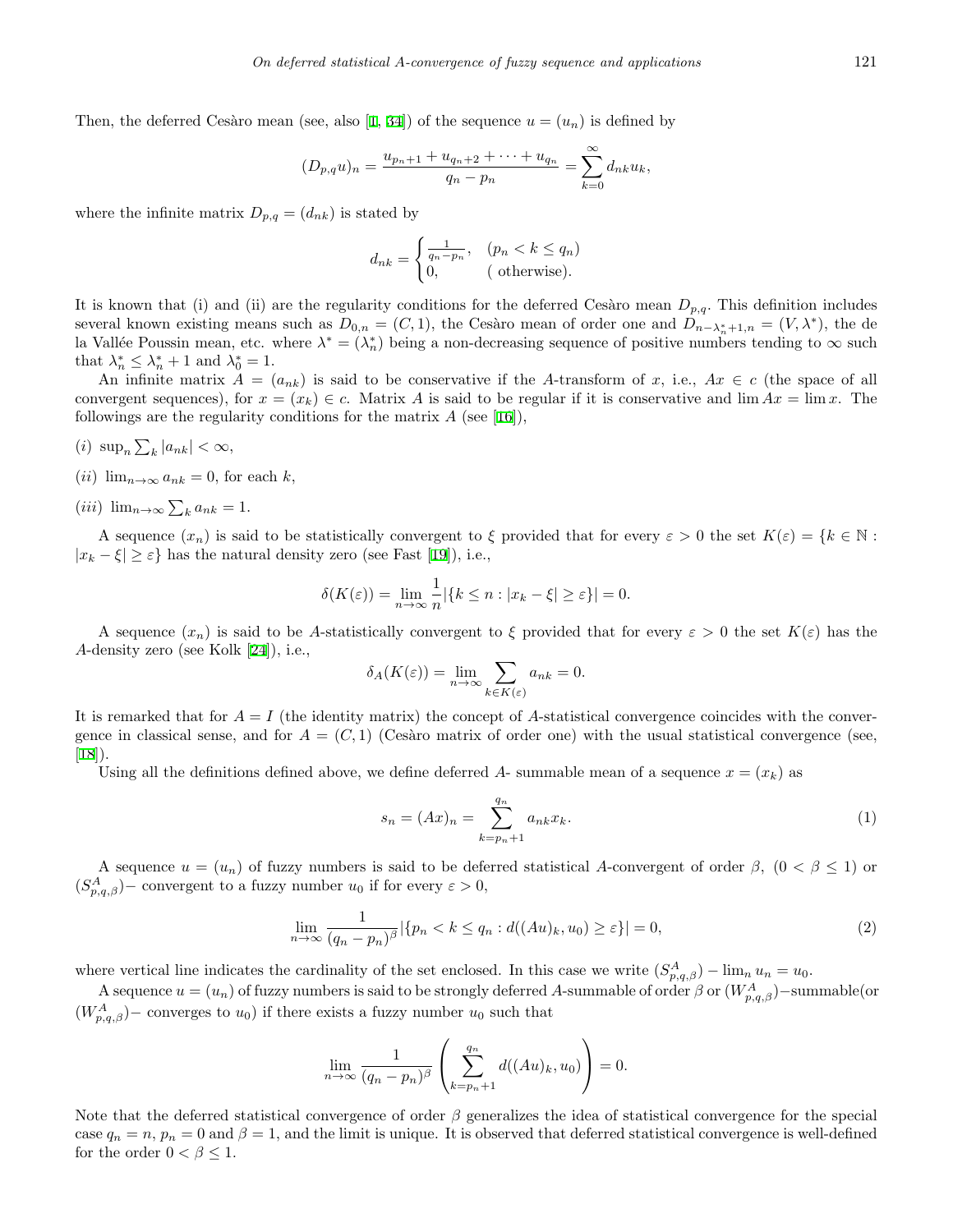A sequence of fuzzy numbers  $(u_n)$  is said to have *m* numbers of deferred statistical *A*-cluster points  $u^{(i)}$   $i = 1, 2, \ldots m$ , if for every  $\varepsilon > 0$ ,

$$
\lim_{n \to \infty} \frac{1}{(q_n - p_n)} |\{p_n < k \le q_n : d((Au)_k, u^{(i)}) < \varepsilon\}| \ne 0.
$$

From the above definition, one can easily find some  $0 < \mu_i < 1$  for  $i = 1, 2, \ldots, m$  such that

$$
|\{p_n < k \leq q_n : d((Au)_k, u^{(i)}) \geq \varepsilon\}| = \mathcal{O}((q_n - p_n)^{\mu_i}), \ i = 1, 2, 3, \dots m.
$$

**Remark 1.1.** *It is noted that the idea of deferred statistical A-convergence of order β for a sequence of fuzzy numbers*  $(u_n)$  *is well defined and associated with a unique limit if* 

$$
0 < \mu < \beta \le 1 \text{ or } \beta \in (\mu, 1],
$$

*where*  $\mu = \min_i {\mu_i}.$ 

To prove this we provide the following counter examples:

**Example 1.2.** Let us define the sequence  $(u_n)$  of fuzzy numbers by

$$
u_n(t) = \begin{cases} t, & \text{if } n \text{ is odd,} \\ 1-t, & \text{if } n \text{ is even,} \end{cases} t \in [0,1]
$$

*and the matrix*  $A = (a_{nk})$  *as* 

$$
a_{nk} = \begin{cases} \frac{1}{2}, & \text{if } n \text{ is a cube and } k = n^3, \\ \frac{1}{3}, & \text{if } n \text{ is a non cube and } k = n^3, k = n^3 + 1, \\ 0, & \text{otherwise.} \end{cases}
$$

*Then, it is easy to calculate that*

$$
(Au(t))_n = \sum_{k=1}^{\infty} a_{nk} u_k = \begin{cases} \frac{t}{2} (= u'), & \text{if } n \text{ is an odd cube,} \\ \frac{1-t}{2} (= u''), & \text{if } n \text{ is an even cube,} \\ \frac{2}{3}, & \text{otherwise.} \end{cases}
$$

*Therefore, we have*

$$
d((Au(t))_n, u') = \begin{cases} 0, & \text{if } n \text{ is an odd cube,} \\ \sup_{\alpha \in [0,1]} \max\{|[u'']^-_{\alpha} - [u']^-_{\alpha}|, |[u'']^+_{\alpha} - [u']^+_{\alpha}|\}, & \text{if } n \text{ is an even cube,} \\ \sup_{\alpha \in [0,1]} \max\{|[u']^-_{\alpha}|, |[u']^+_{\alpha}|\}, & \text{otherwise.} \end{cases}
$$
  

$$
d((Au(t))_n, u'') = \begin{cases} \sup_{\alpha \in [0,1]} \max\{|[u']^-_{\alpha} - [u'']^-_{\alpha}|, |[u']^+_{\alpha} - [u'']^+_{\alpha}|\}, & \text{if } n \text{ is an odd cube,} \\ 0, & \text{if } n \text{ is an even cube,} \\ \sup_{\alpha \in [0,1]} \max\{|[u'']^-_{\alpha}|, |[u'']^+_{\alpha}|\}, & \text{otherwise.} \end{cases}
$$

*and*

$$
d((Au(t))_n, 2/3) = \begin{cases} \sup_{\alpha \in [0,1]} \max\{|[u']_{\alpha}^{-}|, |[u']_{\alpha}^{+}|\}, & \text{if } n \text{ is a odd cube,} \\ \sup_{\alpha \in [0,1]} \max\{|[u'']_{\alpha}^{-}|, |[u'']_{\alpha}^{+}|\}, & \text{if } n \text{ is an even cube,} \\ 0, & \text{otherwise.} \end{cases}
$$

*Assume that*  $\beta > 1, p_n = 0, q_n = n$  *and for given*  $\varepsilon > 0$ *, we have* 

$$
\lim_{n \to \infty} \frac{1}{(q_n - p_n)^{\beta}} |\{p_n < k \le q_n : d((Au(t))_k, u') \ge \varepsilon\}| \le \lim_{n \to \infty} \frac{2n - \sqrt[3]{n}}{2n^{\beta}} = 0,
$$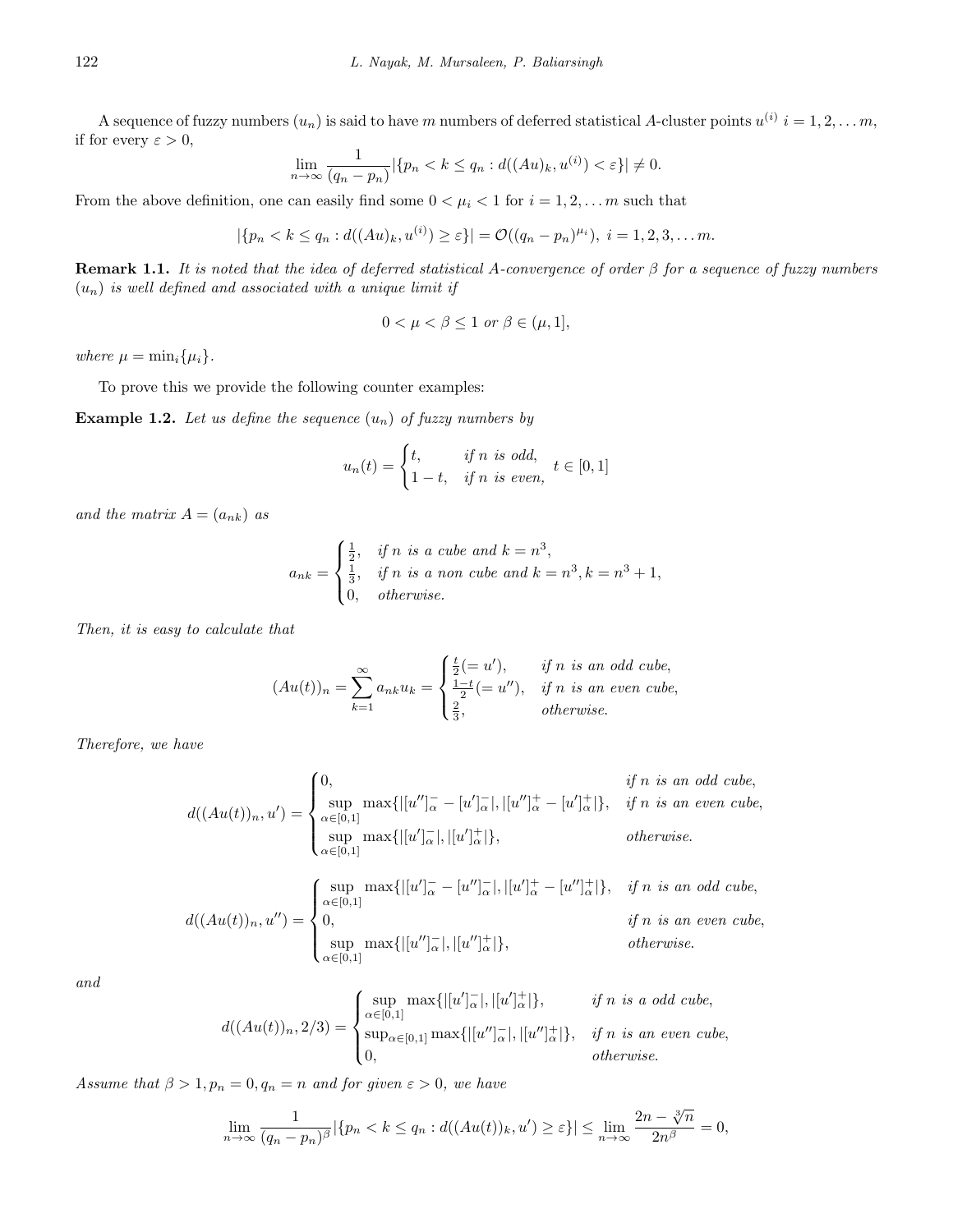$$
\lim_{n \to \infty} \frac{1}{(q_n - p_n)^{\beta}} |\{p_n < k \le q_n : d((Au(t))_k, u'') \ge \varepsilon\}| \le \lim_{n \to \infty} \frac{2n - \sqrt[3]{n}}{2n^{\beta}} = 0,
$$
\n
$$
\lim_{n \to \infty} \frac{1}{(q_n - p_n)^{\beta}} |\{p_n < k \le q_n : d((Au(t))_k, 2/3) \ge \varepsilon\}| \le \lim_{n \to \infty} \frac{\sqrt[3]{n}}{n^{\beta}} = 0.
$$

*and*

From this example we have concluded that the deferred statistical A-summable limit of order 
$$
\beta
$$
 of a fuzzy sequence  $(u_n)$  takes different values i.e.,  $u'$ ,  $u''$  and  $3/2$ . But, as per the primary definition of deferred statistical A-summable limit of order  $\beta$  of a sequence, it must be unique. In this example the deviation of this uniqueness is due to the poor choice of  $\beta$ , i.e.,  $\beta > 1$ . Otherwise, if we choose  $\frac{1}{3} < \beta \leq 1$ , then the deferred statistical A-summable limit of order  $\beta$  of  $(u_n)$  is unique and it is found to be 2/3, i.e.,

$$
(S_{p,q,\beta}^A) - \lim_n u_n = \frac{2}{3}.
$$

**Example 1.3.** *Consider the sequence* (*un*) *of fuzzy numbers, defined by*

$$
u_n(t) = \begin{cases} t, & \text{if } n \text{ is a square,} \\ t/2, & \text{otherwise,} \end{cases} t \in [0, 1],
$$

and the matrix  $A = (a_{nk})$ *, defined by* 

$$
a_{nk} = \begin{cases} 1, & \text{if } n \text{ is a square and } k = n^2, \\ \frac{1}{2}, & \text{if } n \text{ is a non square and } k = n^2, k = n^2 + 1, \\ 0, & \text{otherwise.} \end{cases}
$$

*Then, we can evaluate*

$$
(Au(t))_n = \begin{cases} t, & \text{if } n \text{ is a square,} \\ \frac{3t}{4}, & \text{otherwise.} \end{cases}
$$

*Now, we have*

$$
d((Au(t))_n, t) = \begin{cases} 0, & \text{if } n \text{ is a square,} \\ \sup_{\alpha \in [0,1]} \max\{|[3t/4]_{\alpha}^- - [t]_{\alpha}^-|, |[3t/4]_{\alpha}^+ - [t]_{\alpha}^+|\}, & \text{otherwise,} \end{cases}
$$

*and*

$$
d((Au(t))_n, 3t/4) = \begin{cases} \sup_{\alpha \in [0,1]} \max\{|[t]_{\alpha}^- - [3t/4]_{\alpha}^-|, |[t]_{\alpha}^+ - [3t/4]_{\alpha}^+|\}, & \text{if } n \text{ is a square,} \\ 0, & \text{otherwise.} \end{cases}
$$

*If*  $p_n = 0, q_n = n$ *, then for given*  $\varepsilon > 0$ *, we have* 

$$
\lim_{n \to \infty} \frac{1}{(q_n - p_n)^{\beta}} |\{p_n < k \le q_n : d((Au(t))_k, t) \ge \varepsilon\}| \le \lim_{n \to \infty} \frac{n - \sqrt{n}}{n^{\beta}},
$$

*and*

$$
\lim_{n \to \infty} \frac{1}{(q_n - p_n)^{\beta}} |\{p_n < k \le q_n : d((Au(t))_k, 3t/4) \ge \varepsilon\}| \le \lim_{n \to \infty} \frac{\sqrt{n}}{n^{\beta}}
$$

*.*

*In order to follow the uniqueness of the deferred statistical A-summable limit of order β of a fuzzy sequence, we must take*  $\beta$  *from the interval* (1/2*,* 1]*. Indeed, in this interval, the deferred statistical <i>A*-summable limit of order  $\beta$  of  $(u_n)$  is *unique and*

$$
(S_{p,q,\beta}^A) - \lim_{n} u_n = \frac{3t}{4}, \ t \in [0,1].
$$

## **2 Main results**

In this section, we establish some results on deferred statistical *A*-summability and strongly deferred *A*-summability of order  $\beta$  for fuzzy sequences.

**Theorem 2.1.** Let  $u = (u_n)$  and  $v = (v_n)$  be two fuzzy sequences of real numbers,  $\mathbb C$  be the set of all complex numbers, and  $\mu < \beta \leq 1$ . Then the following statements hold: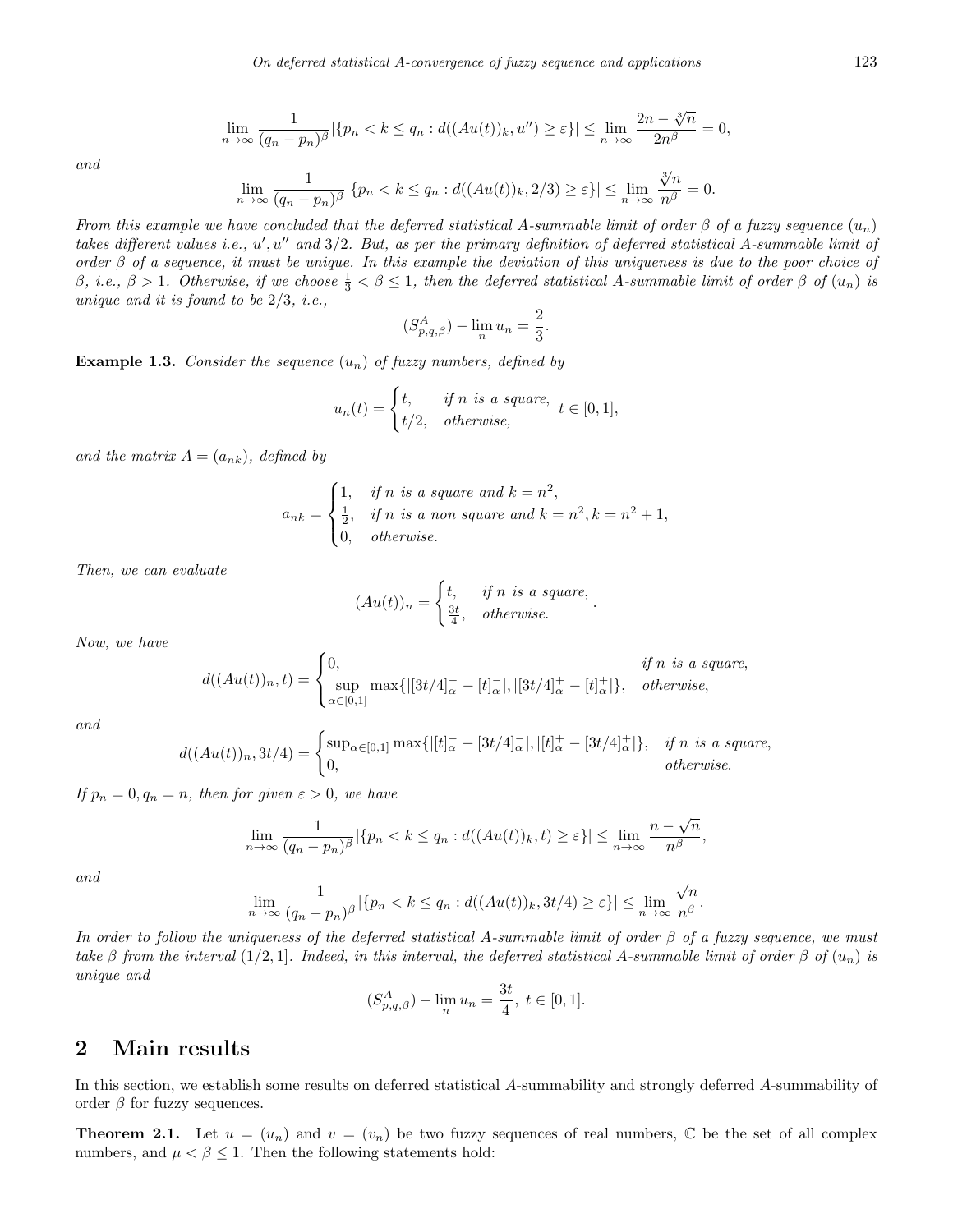- (i) If  $(S_{p,q,\beta}^A)$   $\lim_n u_n = u_0$  and  $\zeta \in \mathbb{C}$ , then  $(S_{p,q,\beta}^A)$   $\lim_n \zeta u_n = \zeta u_0$ .
- (ii) If  $(S_{p,q,\beta}^A) \lim_n u_n = u_0$ ,  $(S_{p,q,\beta}^A) \lim_n v_n = v_0$  and  $\zeta, \xi \in \mathbb{C}$ , then  $(S_{p,q,\beta}^A) \lim_n (\zeta u_n + \xi v_n) = \zeta u_0 + \xi v_0$ .
- (iii) If  $(S_{p,q,\beta}^A) \lim_n u_n = u_0$  and there exist a fuzzy sequence  $v = (v_n)$  such that  $(Au)_k = (Av)_k$  for all most of k,  $p_n < k \le q_n$ , then  $(S_{p,q,\beta}^A) - \lim_n v_n = u_0$ .

*Proof.* (i) The proof requires the following relation. For given  $\varepsilon > 0$ ,

$$
\{p_n < k \le q_n : d((A\mu u)_k, \zeta u_0) \ge \varepsilon\} = \{p_n < k \le q_n : |\zeta| d((Au)_k, u_0) \ge \varepsilon\}
$$
\n
$$
\subseteq \left\{p_n < k \le q_n : d((Au)_k, u_0) \ge \frac{\varepsilon}{|\zeta|}\right\}.
$$

(ii) This is direct consequence of the following relation:

$$
\{p_n < k \le q_n : d((A(\zeta u + \xi v))_k, \zeta u_0 + \xi v_0) \ge \varepsilon\}
$$
\n
$$
\subseteq \{p_n < k \le q_n : [|\zeta|d((Au)_k, u_0) + |\xi|d((Av)_k, v_0)] \ge \varepsilon\}
$$
\n
$$
\subseteq \left\{p_n < k \le q_n : |\zeta|d((Au)_k, u_0) \ge \frac{\varepsilon}{2}\right\}
$$
\n
$$
\cup \left\{p_n < k \le q_n : |\xi|d((Av)_k, v_0) \ge \frac{\varepsilon}{2}\right\}
$$
\n
$$
\subseteq \left\{p_n < k \le q_n : d((Au)_k, u_0) \ge \frac{\varepsilon}{2|\zeta|}\right\}
$$
\n
$$
\cup \left\{p_n < k \le q_n : d((Av)_k, v_0) \ge \frac{\varepsilon}{2|\zeta|}\right\}.
$$

(iii) Consider  $(S_{p,q,\beta}^A) - \lim_n u_n = u_0$  and a sequence  $v = (v_n)$  such that  $(Au)_k = (Av)_k$  for all most of  $k, p_n < k \leq q_n$ . Then

$$
\lim_{n \to \infty} \frac{1}{(q_n - p_n)^{\beta}} |\{p_n < k \le q_n : d((Au)_k, u_0) \ge \varepsilon\}| = 0,
$$

and

$$
\lim_{n \to \infty} \frac{1}{(q_n - p_n)^{\beta}} |\{p_n < k \le q_n : d((Au)_k, Av_k) \ge \varepsilon\}| = 0.
$$

We use the following relation for the proof:

$$
\{p_n < k \le q_n : d((Av)_k, u_0) \ge \varepsilon\} \subseteq \{p_n < k \le q_n : d((Au)_k, u_0) \ge \varepsilon\}
$$
\n
$$
\cup \{p_n < k \le q_n : d((Av)_k, u_0) \ge \varepsilon \text{ and } (Au)_k \ne (Av)_k\}
$$
\n
$$
\subseteq \{p_n < k \le q_n : d((Au)_k, u_0) \ge \varepsilon\} \cup \{p_n < k \le q_n : (Au)_k \ne (Av)_k\}.
$$

**Theorem 2.2.** Let  $u = (u_n)$  be a fuzzy sequence of real numbers, and  $\mu < \beta \leq 1$ . Then, the following statements hold:

- (i) If  $u = (u_k)$  is  $(W_{p,q,\beta}^A)$ -summable to  $u_0$ , then  $(S_{p,q,\beta}^A)$   $\lim_n u_n = u_0$ , but the converse is not true in general.
- (ii) If  $\beta = 1$ ,  $(S_{p,q,\beta}^A) \lim_n u_n = u_0$  and  $u \in A(\ell_\infty)$ , then u is  $(W_{p,q,\beta}^A)$ -summable to  $u_0$ .
- (iii) For  $\beta = 1$ ,  $W_{p,q,\beta}^{A} \cap \ell_{\infty}^{A} = S_{p,q,\beta}^{A} \cap \ell_{\infty}^{A}$ ,

where  $W_{p,q,\beta}^{A}, S_{p,q,\beta}^{A}, \ell_{\infty}^{A}$ , respectively are the spaces of all strongly  $(W_{p,q,\beta}^{A})$ -summable, A-deferred statistical convergent and *A*-bounded sequences of fuzzy numbers (i.e.,  $\{u_k : \sup_k d((Au)_k, 0) < K < \infty\}$ ).

*Proof.* (i) Suppose *u* is  $(W_{p,q,\beta}^A)$ −summable to *u*<sub>0</sub>. Then

$$
\lim_{n \to \infty} \frac{1}{(q_n - p_n)^{\beta}} \left( \sum_{k=p_n+1}^{q_n} d((Au)_k, u_0) \right) = 0.
$$
 (3)

<span id="page-5-0"></span> $\Box$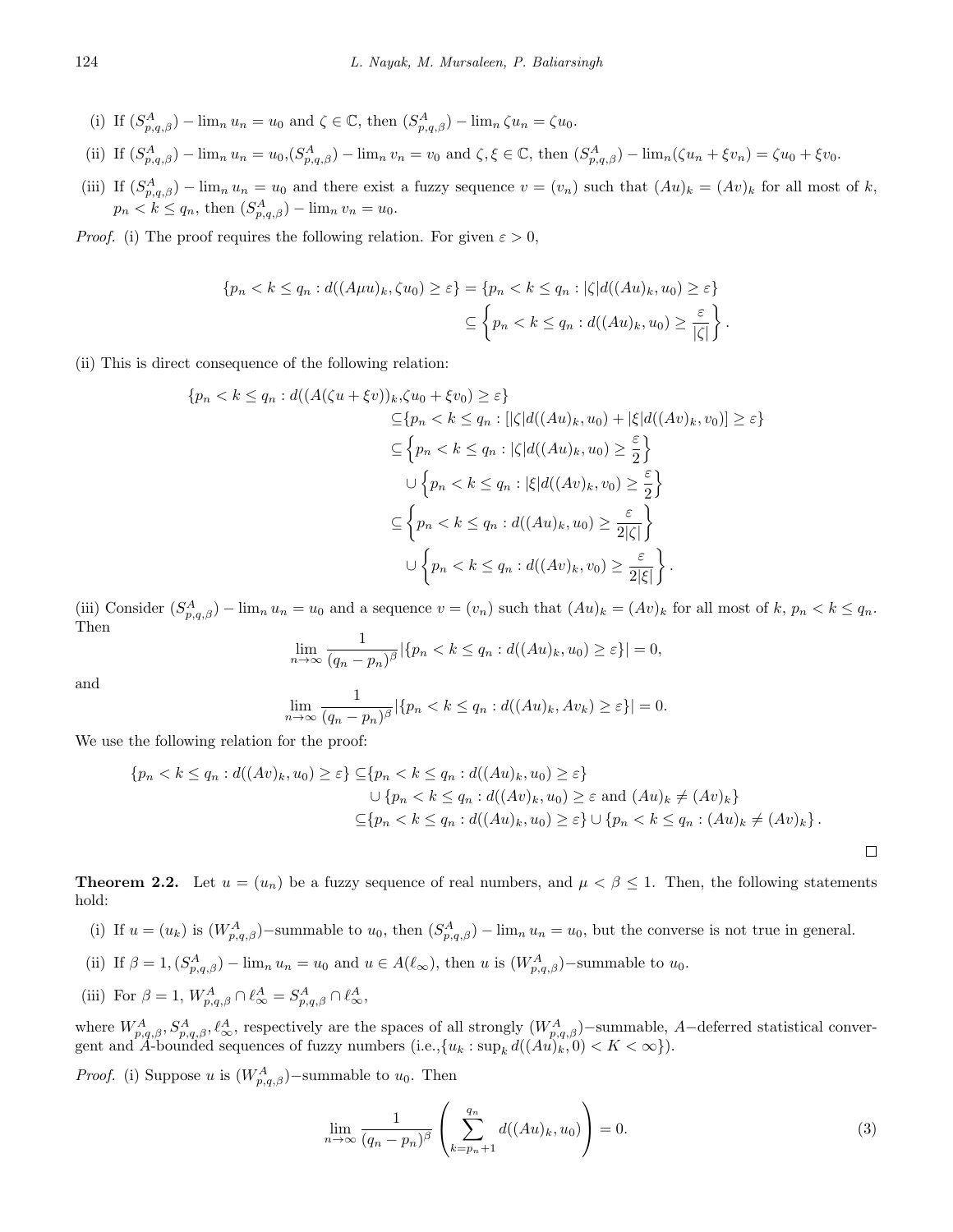Now, we can write

$$
\sum_{k=p_n+1}^{q_n} d((Au)_k, u_0) = \sum_{\substack{k=p_n+1, \\ d((Au)_k, u_0) < \epsilon}}^{q_n} d((Au)_k, u_0) + \sum_{\substack{k=p_n+1, \\ d((Au)_k, u_0) \geq \epsilon}}^{q_n} d((Au)_k, u_0)
$$
\n
$$
\geq \sum_{\substack{k=p_n+1, \\ d((Au)_k, u_0) \geq \epsilon}}^{q_n} d((Au)_k, u_0).
$$

From ([3\)](#page-5-0) and the definition of the deferred statistical limit of order  $\beta$ , we conclude that  $(S_{p,q,\beta}^A) - \lim_n u_n = u_0$ . For the converse part, we have the following example:

Consider the sequence  $((Au)_k)$ , defined by

$$
(Au)_k = \begin{cases} k^2, & \text{[}\sqrt{q_n - p_n]} - \rho < k \leq \text{[}\sqrt{q_n - p_n]}, \\ 0, & \text{otherwise,} \end{cases}
$$

where  $\rho$  being a fixed natural number and [ $\alpha$ ] is the integral part of  $\alpha$ . Taking  $\beta = 1$ , we write

$$
\lim_{n \to \infty} \frac{1}{(q_n - p_n)^{\beta}} \vert \left\{ p_n < k \le q_n : d((Au)_k, 0) \ge \varepsilon \right\} \vert = \lim_{n \to \infty} \frac{\rho}{(q_n - p_n)^{\beta}} = 0.
$$

Thus,  $(S_{p,q,\beta}^A) - \lim_n u_n = 0$ . For the second part, we have

$$
\lim_{n \to \infty} \frac{1}{(q_n - p_n)^{\beta}} \left( \sum_{k=p_n+1}^{q_n} d((Au)_k, 0) \right) \ge \lim_{n \to \infty} \frac{1}{(q_n - p_n)^{\beta}} \sum_{\substack{k=p_n+1, \\ d((Au)_k, 0) \ge \epsilon}}^{q_n} d((Au)_k, 0)
$$

$$
\ge \lim_{n \to \infty} \frac{\sigma}{(q_n - p_n)^{\beta}} \left( \left[ \sqrt{q_n - p_n} \right] - \rho \right)^2
$$

$$
= \sigma \left( \neq 0 \right).
$$

Hence, the sequence  $u = (u_k)$  is not  $(W_{p,q,\beta}^A)$ −summable to 0.

(ii) This follows from the following relation:

$$
\frac{1}{(q_n - p_n)^{\beta}} \left( \sum_{k=p_n+1}^{q_n} d((Au)_k, u_0) \right) = \frac{1}{(q_n - p_n)^{\beta}} \sum_{\substack{k=p_n+1, \\ d((Au)_k, u_0) < \epsilon}}^{q_n} d((Au)_k, u_0) + \frac{1}{(q_n - p_n)^{\beta}} \sum_{\substack{k=p_n+1, \\ d((Au)_k, u_0) \geq \epsilon}}^{q_n} d((Au)_k, u_0)
$$
\n
$$
\leq \frac{\epsilon}{(q_n - p_n)^{\beta}} \sum_{\substack{k=p_n+1, \\ d((Au)_k, u_0) < \epsilon}}^{q_n} 1 + \frac{1}{(q_n - p_n)^{\beta}} \sum_{\substack{k=p_n+1, \\ d((Au)_k, u_0) \geq \epsilon}}^{q_n} d((Au)_k, u_0).
$$

Since  $\beta = 1$  and  $(u_n) \in \ell^A_{\infty}$ , the sequence  $d((Au)_k, u_0)$  is also bounded. Taking limit  $n \to \infty$  in the above relation we complete the proof. To prove (iii) we can use (i) and (ii).

**Theorem 2.3.** If  $(u_n)$  is *A−*deferred statistically convergent (of order  $\beta$ ,  $\mu < \beta \leq 1$ ) to  $u_0$ , then it must the *A*−statistical converges to *u*<sub>0</sub>. But the converse part is true if the sequence  $\left(\sum_{k=1}^{\infty}(-1)^k\binom{\beta}{k}\left(\frac{p_n}{q_n-p_n}\right)^{k-1}\right)$  $\setminus^k$ *n∈*N is bounded. *Proof.* The proof of first part is simple, hence it is omitted. For the second part, we use the following relation:

$$
\frac{1}{(q_n - p_n)^{\beta}} |\{p_n < k \le q_n : d((Au)_k, u_0) \ge \varepsilon\}|
$$
\n
$$
\le \frac{1}{(q_n - p_n)^{\beta}} |\{0 < k \le q_n : d((Au)_k, u_0) \ge \varepsilon\}|
$$
\n
$$
= \left(1 + \frac{p_n}{q_n - p_n}\right)^{\beta} \frac{|\{0 < k \le q_n : d((Au)_k, u_0) \ge \varepsilon\}|}{q_n^{\beta}}
$$
\n
$$
= \left(1 + \sum_{k=1}^{\infty} (-1)^k \binom{\beta}{k} \left(\frac{p_n}{q_n - p_n}\right)^k\right) \frac{|\{0 < k \le q_n : d(Au_k, u_0) \ge \varepsilon\}|}{q_n^{\beta}}.
$$

 $\Box$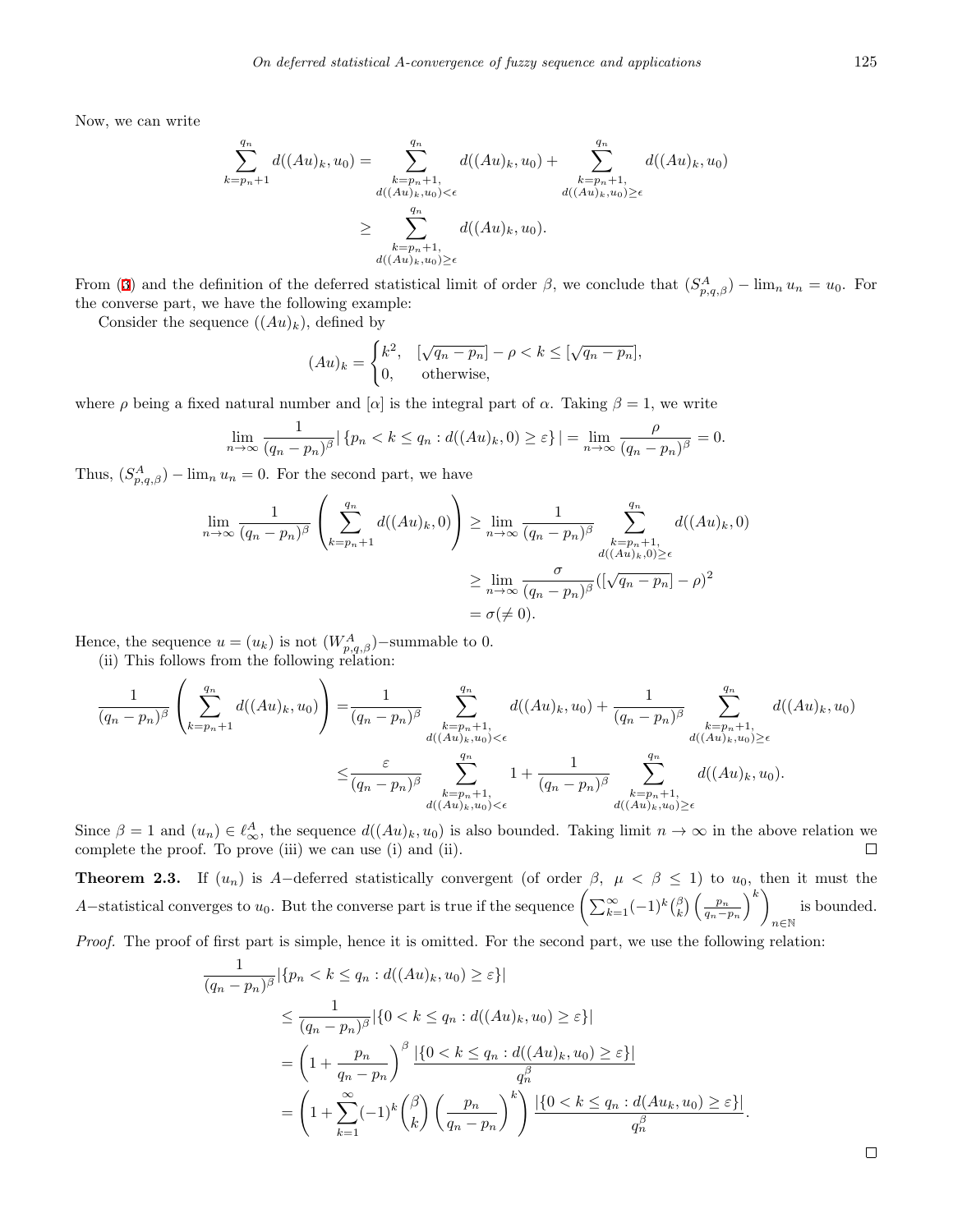# **3 Fuzzy Korovkin-type theorems**

In this section, we use the *A*-deferred statistically convergence of fuzzy sequence to study the fuzzy Korovkin-type theorems. In 1960, Korovkin [\[25](#page-11-20)] who first developed and studied some approximation results using the text functions  $f_i(t) = t^i$ ,  $(i = 0, 1, 2, ...)$ , and then, these results were known as the classical version of Korovkin theorem. These theorems were further studied by several authors via weighted statistical convergence [[31\]](#page-12-14), quasi statistical convergence using lacunary sequence [[28\]](#page-11-21), statistical summability for periodic functions[\[13](#page-11-22)], statistical summability using difference sequence of fractional order [\[11](#page-11-5)],  $\alpha\beta$  – statistical convergence [[2\]](#page-10-6), etc. These theorems analogous to fuzzy sequences was initially studied by Anastassiou [[7\]](#page-10-4). Then these results were further extended and studied by [\[8](#page-11-16), [28\]](#page-11-21) in the context of statistical convergence.

Let  $C[a, b]$  and  $C_{\mathscr{F}}[a, b]$ , respectively be the spaces of all continuous and fuzzy continuous functions on the interval [*a, b*]. A function  $u : [a, b] \to \mathscr{L}(\mathbb{R})$  is said to be fuzzy continuous at  $t_0$  in [*a, b*] if whenever  $t_k \to t_0$ , then

$$
d^*(u(t_k), u(t_0)) \to \infty, \text{ as } k \to \infty,
$$

where  $d^*(u(t_k), u(t_0)) = \sup_{t \in [a,b]} d(u(t_k), u(t_0))$ . An operator  $\mathscr{P}: C_{\mathscr{F}}[a,b] \to C_{\mathscr{F}}[a,b]$  is said to be fuzzy linear if, for every  $\lambda_1, \lambda_2 \in \mathbb{R}$  and  $u, v \in C_{\mathscr{F}}[a, b]$ , we have

$$
\mathscr{P}(\lambda_1 \odot u \oplus \lambda_2 \odot v; t) = \lambda_1 \odot \mathscr{P}(u; t) \oplus \lambda_2 \odot \mathscr{P}(v; t).
$$

Further, if  $\mathscr P$  is fuzzy linear, then for every  $t \in [a, b]$  and  $f, g \in C_{\mathscr F}[a, b]$  with  $u(t) \leq v(t)$ , we have

<span id="page-7-0"></span>
$$
\mathscr{P}(u;t) \le \mathscr{P}(v;t).
$$

**Theorem 3.1.** Let  $(\mathscr{P}_k)$  be a sequence of fuzzy positive linear operators defined from  $C_{\mathscr{F}}[a, b]$  to itself. Suppose that there exists a corresponding sequence  $(\overline{\mathscr{P}}_k)$  of positive linear operators from  $C[a, b]$  to itself with the relation

$$
\{\mathscr{P}_k(u;t)\}_{\alpha}^{\pm} = \overline{\mathscr{P}}_k(u_{\alpha}^{\pm};t), \ (k \in \mathbb{N}_0)
$$
\n<sup>(4)</sup>

for every  $t \in [a, b]$ ,  $\alpha \in [0, 1]$  and  $u \in C_{\mathscr{F}}[a, b]$ . Assume for every  $v_i \in C[a, b]$ , we have

$$
\lim_{k} \|\overline{\mathscr{P}}_{k}(v_{i}) - v_{i}\| \to 0, \ (i = 0, 1, 2 \dots).
$$

Then, for all  $u \in C_{\mathscr{F}}[a, b]$ , we have

$$
\lim_{k} d^*(\mathscr{P}_k(u), u) = 0.
$$

<span id="page-7-3"></span>**Theorem 3.2.** Let  $(\mathscr{P}_k)$  be a sequence of fuzzy positive linear operators defined from  $C_{\mathscr{F}}[a,b]$  to itself. Suppose that there exists a corresponding sequence  $(\overline{\mathscr{P}}_k)$  of positive linear operators from  $C[a, b]$  to itself with the relation [\(4](#page-7-0)). Assume for every  $v_i \in C[a, b]$ , we have

$$
S_{p,q,\beta}^A - \lim_k ||(A\overline{\mathscr{P}}(v_i))_k - v_i|| \to 0, \ (i = 0, 1, 2 \dots).
$$

Then, for all  $u \in C_{\mathscr{F}}[a, b]$ , we have

$$
S_{p,q,\beta}^A - \lim_{k} d^*((A\mathscr{P}(u))_k, u) = 0.
$$

*Proof.* Let  $\alpha \in [1,0], t \in [a,b]$  and  $u \in C_{\mathscr{F}}[a,b]$ . Since *u* is fuzzy bounded, there exists a fuzzy constant *K* such that

$$
|u_{\alpha}^{\pm}(t)| \leq \mathcal{K}_{\alpha}^{\pm}
$$
, for all  $t \in [a, b]$ .

This implies that for every  $a < x, t < b$ , we have

$$
|u_{\alpha}^{\pm}(x) - u_{\alpha}^{\pm}(t)| \le 2\mathcal{K}_{\alpha}^{\pm}.
$$
 (5)

Secondly, since *u* is fuzzy continuous on [*a, b*], for every  $x \in [a, b]$  and given  $\varepsilon > 0$ , there exists a number  $\delta > 0$  such that

<span id="page-7-2"></span><span id="page-7-1"></span>
$$
|u_{\alpha}^{\pm}(x) - u_{\alpha}^{\pm}(t)| < \varepsilon,\tag{6}
$$

whenever  $|x - t| < \delta$ . Combining ([5\)](#page-7-1) and [\(6](#page-7-2)), we obtain that

$$
|u_{\alpha}^{\pm}(x) - u_{\alpha}^{\pm}(t)| < \varepsilon + \frac{2\mathcal{K}_{\alpha}^{\pm}}{\delta^2} |x - t|^2.
$$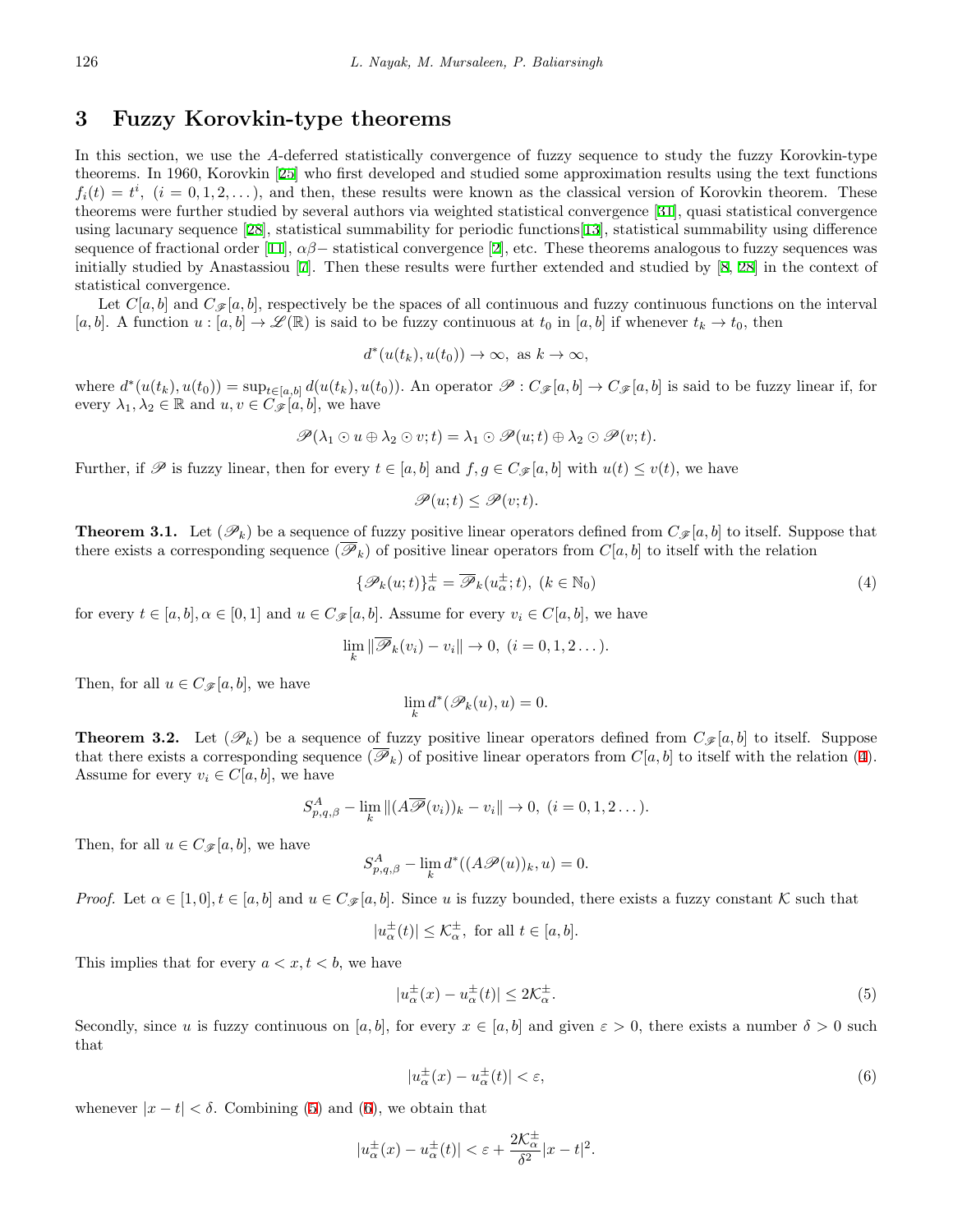Applying fuzzy linear operator  $(A\overline{\mathscr{P}}(1,t))_k$  on both the sides for a fixed *t*, it is noticed that

$$
\begin{split} |(A\overline{\mathscr{P}}(u_{\alpha}^{\pm}(x);t))_{k} - (A\overline{\mathscr{P}}(u_{\alpha}^{\pm}(t);t))_{k}| &= |(A\overline{\mathscr{P}}(u_{\alpha}^{\pm}(x);t))_{k} - u_{\alpha}^{\pm}(t)(A\overline{\mathscr{P}}(1;t))_{k}| \\ &< |\varepsilon(A\overline{\mathscr{P}}(1;t))_{k} + \frac{2K_{\alpha}^{\pm}}{\delta^{2}}(A\overline{\mathscr{P}}((x-t)^{2};t))_{k}| \\ &= |\varepsilon(A\overline{\mathscr{P}}(1;t))_{k} + \frac{2K_{\alpha}^{\pm}}{\delta^{2}}\left((A\overline{\mathscr{P}}(x^{2};t))_{k} - 2t(A\overline{\mathscr{P}}(x;t))_{k} + t^{2}(A\overline{\mathscr{P}}(1;t)_{k})\right)|. \end{split}
$$

As a consequence, we have

$$
\begin{split}\n&|\widetilde{(\mathcal{A}\mathcal{P}}(u_{\alpha}^{\pm}(x);t))_{k}-u_{\alpha}^{\pm}(t)| \\
&=|\widetilde{(\mathcal{A}\mathcal{P}}(u_{\alpha}^{\pm}(x);t))_{k}-u_{\alpha}^{\pm}(t)(\widetilde{\mathcal{A}\mathcal{P}}(1;t))_{k}+u_{\alpha}^{\pm}(t)((\widetilde{\mathcal{A}\mathcal{P}}(1;t))_{k}-1)| \\
&\leq |\varepsilon(\widetilde{\mathcal{A}\mathcal{P}}(1;t))_{k}+\frac{2\mathcal{K}_{\alpha}^{\pm}}{\delta^{2}}\left((\widetilde{\mathcal{A}\mathcal{P}}(x^{2};t))_{k}-2t(\widetilde{\mathcal{A}\mathcal{P}}(x;t))_{k}+t^{2}(\widetilde{\mathcal{A}\mathcal{P}}(1;t))_{k}\right)| \\
&+|u_{\alpha}^{\pm}(t)((\widetilde{\mathcal{A}\mathcal{P}}(1;t))_{k}-1)| \\
&=|\varepsilon+\varepsilon(\widetilde{\mathcal{A}\mathcal{P}}(1;t))_{k}-\varepsilon+\frac{2\mathcal{K}_{\alpha}^{\pm}}{\delta^{2}}\left((\widetilde{\mathcal{A}\mathcal{P}}(x^{2};t))_{k}-t^{2}-2t(\widetilde{\mathcal{A}\mathcal{P}}(x;t))_{k}+2t^{2} \\
&+t^{2}(\widetilde{\mathcal{A}\mathcal{P}}(1;t))_{k}-t^{2}\right)|+|u_{\alpha}^{\pm}(t)((\widetilde{\mathcal{A}\mathcal{P}}(1;t))_{k}-1)| \\
&\leq \varepsilon+\varepsilon|(\widetilde{\mathcal{A}\mathcal{P}}(1;t))_{k}-1|+\frac{2\mathcal{K}_{\alpha}^{\pm}}{\delta^{2}}|(A\widetilde{\mathcal{P}}(x^{2};t))_{k}-t^{2}|+\frac{4\mathcal{K}_{\alpha}^{\pm}}{\delta^{2}}|t(A\widetilde{\mathcal{P}}(x;t))_{k}-t^{2}| \\
&+|t^{2}(\widetilde{\mathcal{A}\mathcal{P}}(1;t))_{k}-t^{2}|+|u_{\alpha}^{\pm}(t)((\widetilde{\mathcal{A}\mathcal{P}}(1;t))_{k}-1)| \\
&\leq \varepsilon+\left(\varepsilon+\frac{2\mathcal{K}_{\alpha}^{\pm}M^{2
$$

Note that  $M = \max\{|a|, |b|\}$  and

$$
\mathscr{M}_{\alpha}^{\pm} = \max \left\{ \varepsilon + \frac{2\mathcal{K}_{\alpha}^{\pm}M^2}{\delta^2} + \mathcal{K}_{\alpha}^{\pm}, \frac{4\mathcal{K}_{\alpha}^{\pm}M}{\delta^2}, \frac{2\mathcal{K}_{\alpha}^{\pm}}{\delta^2} \right\}.
$$

This leads to the relation

$$
\|(A\overline{\mathscr{P}}(u_{\alpha}^{\pm}))_{k}-u_{\alpha}^{\pm}\|\leq\varepsilon+\mathscr{M}_{\alpha}^{\pm}\left(\|(A\overline{\mathscr{P}}(u_{0}))_{k}-u_{0}\|+\|(A\overline{\mathscr{P}}(u_{1}))_{k}-u_{1}\|+\|(A\overline{\mathscr{P}}(u_{2}))_{k}-u_{2}\|\right).
$$

From the definition of  $d^*(.,.)$  and the assumption

$$
d^*((A\mathscr{P}(u))_k, u) = \sup_{\alpha \in [1,0]} \max\{ \|\{(A\mathscr{P}(u))_k\}_{\alpha}^{\dagger} - u_{\alpha}^{\dagger}\|, \|\{(A\mathscr{P}(u))_k\}_{\alpha}^{\dagger} - u_{\alpha}^{\dagger}\|\}
$$

$$
= \sup_{\alpha \in [1,0]} \max\{\|(A\overline{\mathscr{P}}(u_{\alpha}^-))_k - u_{\alpha}^{\dagger}\|, \|\{(A\overline{\mathscr{P}}(u_{\alpha}^+))_k - u_{\alpha}^{\dagger}\|\}.
$$

If we take  $\mathcal{M}_{\alpha} = \sup_{\alpha \in [1,0]} \max \{ \mathcal{M}_{\alpha}^{-}, \mathcal{M}_{\alpha}^{+} \},$  then the above equation becomes

$$
d^*(A\mathscr{P}_k(u),u) \leq \varepsilon + \mathscr{M}_\alpha \left( \|(A\overline{\mathscr{P}}(u_0)_k) - u_0\| + \|(A\overline{\mathscr{P}}(u_1))_k - u_1\| + \|(A\overline{\mathscr{P}}(u_2))_k - u_2\| \right).
$$

For given  $\varepsilon^* > 0$ , such that  $0 < \varepsilon < \varepsilon^*$ , we set

$$
\mathcal{R}^{p,q} = \{ p_n < k < q_n : d^*((A\mathscr{P}(u), u))_k \ge \varepsilon^* \},
$$

and

$$
\mathcal{R}^{p,q} \subseteq \bigcup_{j=0}^2 \mathcal{R}^{p,q}_j,
$$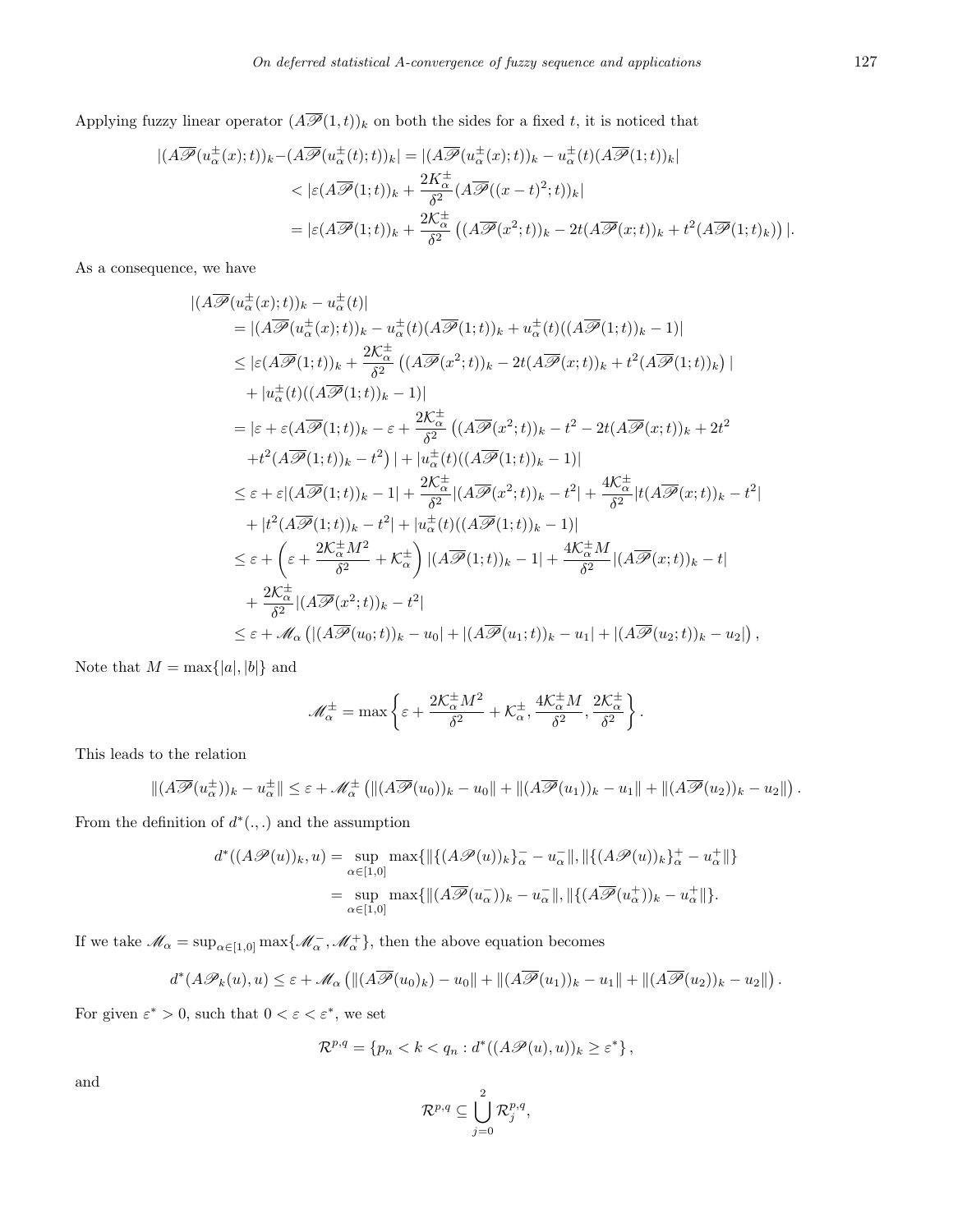where

$$
\mathcal{R}_0^{p,q} = \left\{ p_n < k < q_n : \| (A\overline{\mathcal{P}}(u_0))_k - u_0 \| \ge \frac{\varepsilon^* - \varepsilon}{3\mathcal{M}_\alpha} \right\},
$$
\n
$$
\mathcal{R}_1^{p,q} = \left\{ p_n < k < q_n : d^* \| (A\overline{\mathcal{P}}(u_1))_k - u_1 \| \ge \frac{\varepsilon^* - \varepsilon}{3\mathcal{M}_\alpha} \right\},
$$
\n
$$
\mathcal{R}_2^{p,q} = \left\{ p_n < k < q_n : \| (A\overline{\mathcal{P}}(u_2))_k - u_2 \| \ge \frac{\varepsilon^* - \varepsilon}{3\mathcal{M}_\alpha} \right\}.
$$

With the consequences of above relations and hypothesis of the theorem, we conclude that

$$
S_{p,q,\beta}^{A} - \lim_{k} d^{*}((A\mathscr{P}(u))_{k}, u) = 0.
$$

*,*

Now, in supporting to the above theorem we provide the following numerical example based on fuzzy Bernstein operators (see [[8](#page-11-16)]).

**Example 3.3.** *Consider the sequence* (*un*) *of fuzzy real numbers defined by*

$$
u_n = \begin{cases} 1, & (n = m^2) \\ \frac{1}{2}, & (otherwise). \end{cases} (m = 1, 2, 3, ...).
$$

*Also, consider the matrix*  $A = (a_{nk})$ *, defined by* 

$$
a_{nk} = \begin{cases} 1, & (n = k = m^2) \\ \frac{2}{5}, & (n \neq k) \text{ and } (k = m^2 \text{ or } k = m^2 + 1), (m = 1, 2, 3, \dots). \\ 0, & (otherwise). \end{cases}
$$

*Taking A-transform of the sequence* (*un*)*, we have*

$$
(Au)_n = \begin{cases} 1, & (n = k = m^2) \\ \frac{3}{5}, & (otherwise). \end{cases} (m = 1, 2, 3, \dots).
$$

*Note that*  $\{(Au)_n\}$  *is not convergent, but the sequence*  $(u_n)$  *is deferred statistically A-convergent* (*of order*  $\frac{1}{2} < \beta < 1$ ) *to* 3*/*5*. Let*  $u \in C_{\mathscr{F}}[a,b]$  *and*  $t \in [0,1]$ *. Then the sequence of fuzzy Bernstein operators is defined by* 

$$
\mathcal{B}_n^{\mathcal{L}}(u;t) = \bigoplus_{i=0}^n {n \choose i} t^i (1-t)^{n-i} \odot f\left(\frac{n}{i}\right),
$$

*and*

$$
\{\mathcal{B}_{n}^{\mathcal{L}}(u;t)\}_{\alpha}^{\pm} = \overline{\mathcal{B}}_{n}(u_{\alpha}^{\pm};t) = \sum_{i=0}^{n} {n \choose i} t^{i} (1-t)^{n-i} u_{\alpha}^{\pm} \left(\frac{n}{i}\right)
$$

where  $\alpha \in [0,1]$  and  $u^{\pm}_{\alpha} \in C[0,1]$ . As per the requirement of Theorem [3.2,](#page-7-3) we define the sequence of fuzzy positive linear *operators via fuzzy Bernstein operator B <sup>L</sup> as*

$$
A\mathscr{P}_n(u(x);t) = \left((Au)_n + \frac{2}{5}\right) \odot \mathcal{B}_n^{\mathcal{L}}(u;t),
$$

*where we calculate that*

$$
A\overline{\mathscr{P}}_n(u_\alpha^{\pm};t) = \left((Au)_n + \frac{2}{5}\right) \sum_{i=0}^n {n \choose i} t^i (1-t)^{n-i} u_\alpha^{\pm} \left(\frac{n}{i}\right).
$$

$$
(A\overline{\mathscr{P}}(u_0;t))_n = (Au)_n + \frac{2}{5},
$$

$$
A\overline{\mathscr{P}}_n(u_1;t) = \left((Au)_n + \frac{2}{5}\right)t,
$$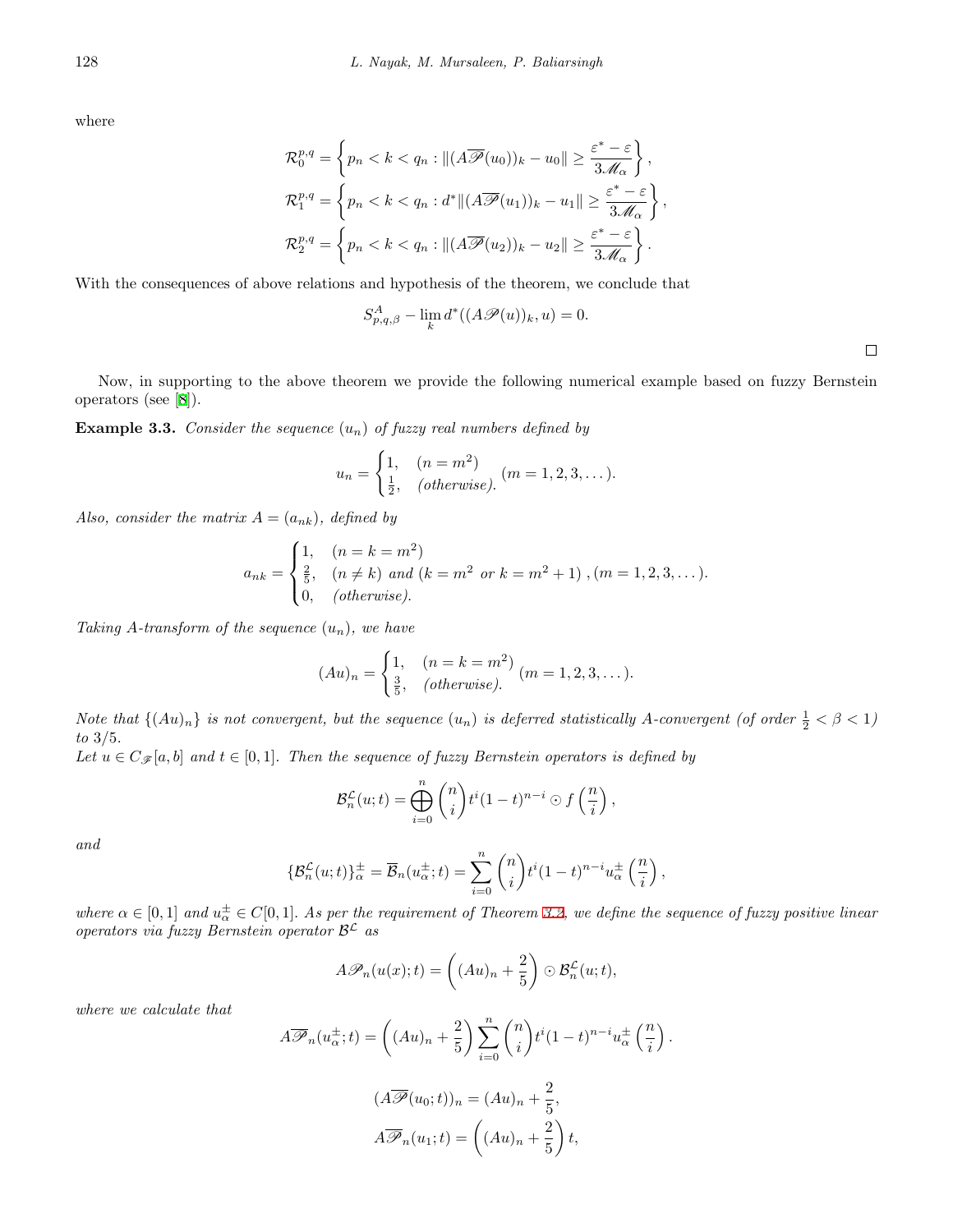*and*

$$
(A\overline{\mathscr{P}}(u_2;t)_n = \left((Au)_n + \frac{2}{5}\right)\left(t^2 + \frac{t-t^2}{n}\right).
$$

*Since*  $S_{p,q,\beta}^A$  *−* lim<sub>n</sub>  $u_n = \frac{3}{5}$ *, we deduce that* 

$$
S_{p,q,\beta}^{A} - \lim_{n} (A \overline{\mathscr{P}}(u_0; t))_n = 1,
$$
  

$$
S_{p,q,\beta}^{A} - \lim_{n} (A \overline{\mathscr{P}}(u_1; t))_n = t,
$$

*and*

$$
S_{p,q,\beta}^{A} - \lim_{n} (A\overline{\mathscr{P}}(u_2;t))_n = t^2.
$$

*As a result we conclude that for*  $j = 0, 1, 2$ 

$$
S_{p,q,\beta}^A - \lim_{n} ||(A\overline{\mathscr{P}}(u_j)_n - u_j|| = 0.
$$

*Using Theorem [3.2](#page-7-3) we have*

$$
S_{p,q,\beta}^A - \lim_{n} d^*((A\mathscr{P}(u)_n, u) = 0.
$$

## **Conclusion**

The idea of deferred-statistical *A*-convergence of variable order *β* for the sequence of fuzzy numbers has been introduced, which includes several definitions of the convergence of sequences in both classical and statistical sense. One of the most valuable results of this paper is that *A−*deferred statistically convergence (of order *β*) implies *A−*statistical convergence which implies the statistical and usual convergence of a fuzzy sequence. An important consequence of this fact was illustrated by an example. Further, as an application of this idea, we have studied the fuzzy Korovkin-type theorems and justified the results by using certain example.

# **Acknowledgement**

The authors are grateful to the anonymous referee for a careful checking of the results and for helpful comments that improved this paper.

# **References**

- <span id="page-10-5"></span>[1] R. P. Agnew, *On deferred Ces`aro mean*, Annals of Mathematics, **33** (1932), 413-421.
- <span id="page-10-6"></span>[2] H. Aktuğlu, *Korovkin type approximation theorems proved via A-statistical convergence*, Journal of Computational Applied Mathematics, **259** (2014), 174-181.
- <span id="page-10-0"></span>[3] Y. Altin, M. Mursaleen, H. Altınok, *Statistical summability* (*C,* 1) *for sequences of fuzzy real numbers and a Tauberian theorem*, Journal of Intelligence and Fuzzy Systems, **21**(6) (2010), 379-384.
- <span id="page-10-1"></span>[4] H. Altınok, *Statistical convergence of order β for generalized difference sequences of fuzzy numbers*, Journal of Intelligence and Fuzzy Systems, **26** (2014), 847-856.
- <span id="page-10-2"></span>[5] H. Altınok, R. Colak, M. Et, *λ-difference sequences spaces of fuzzy numbers*, Fuzzy Sets and Systems, **60**(21) (2009), 3128-3139.
- <span id="page-10-3"></span>[6] H. Altınok, M. Et, *Statistical convergence of order* (*β, γ*) *for sequence of fuzzy numbers*, Soft Computing, **23** (2019), 6017-6022.
- <span id="page-10-4"></span>[7] G. A. Anastassiou, *Fuzzy random Korovkin theory and inequalities*, Mathematical Inequalities and Applications, **10** (2007), 63-94.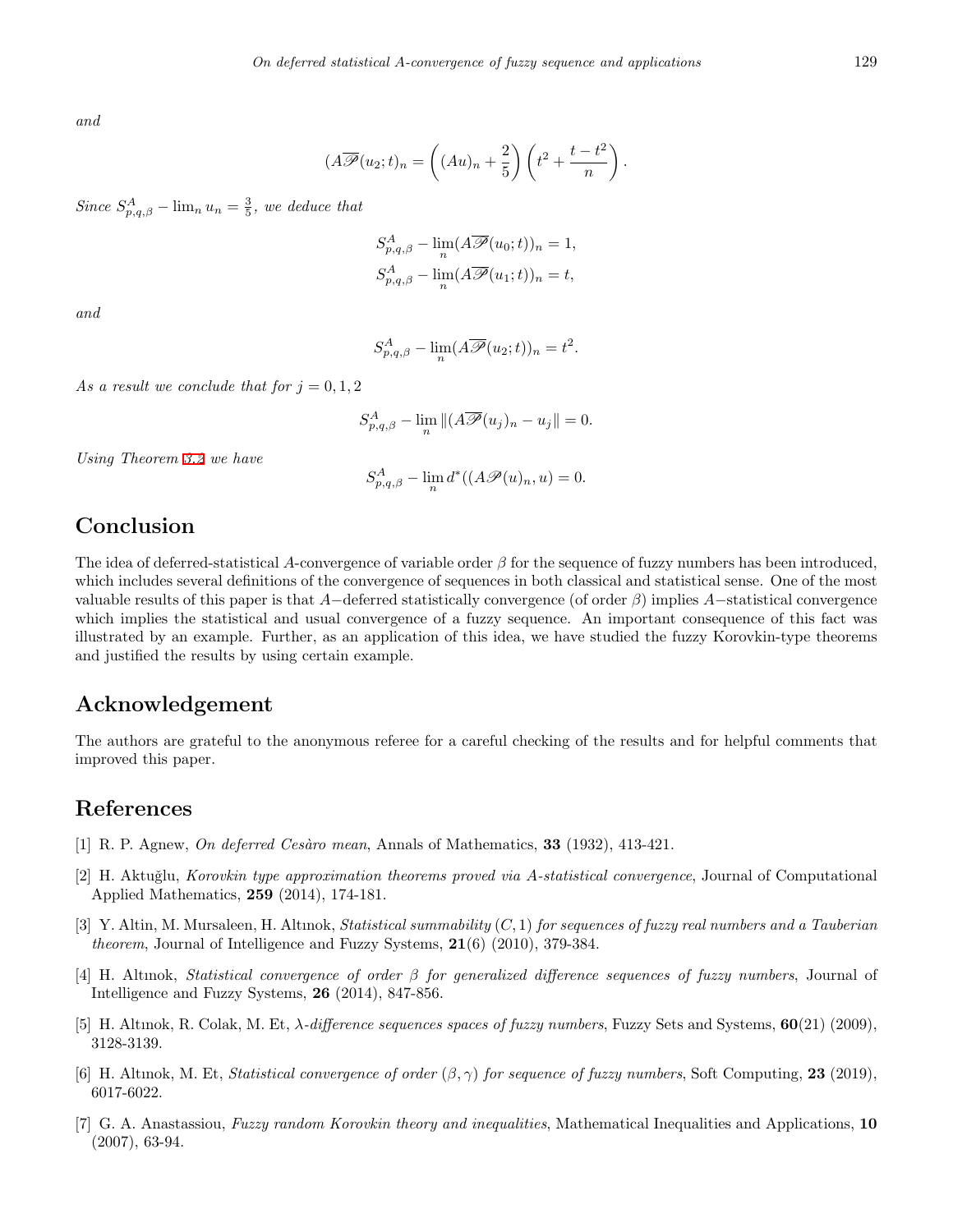- <span id="page-11-16"></span>[8] G. A. Anastassiou, O. Duman, *Statistical fuzzy approximation by fuzzy positive linear operators*, Computers and Mathematics with Applications, **55** (2008), 573-580.
- <span id="page-11-9"></span>[9] P. Baliarsingh, *On statistical deferred A-convergence of uncertain sequences*, International Journal of Uncertainty, Fuzziness and Knowledge-Based Systems, **29**(4) (2021), 499-515.
- <span id="page-11-1"></span>[10] P. Baliarsingh, S. Dutta, *On certain Toeplitz matrices via difference operator and their applications*, Afrika Matematika, **27** (2016), 781-793.
- <span id="page-11-5"></span>[11] P. Baliarsingh, U. Kadak, M. Mursaleen, *On statistical convergence of difference sequences of fractional order and related Korovkin type approximation theorems*, Quaestiones Mathematicae, **41**(8) (2018), 1117-1133.
- <span id="page-11-10"></span>[12] F. Basar, *Summability theory and its applications*, Bentham Science Publications, Istanbul-2012, eISBN: 978-160805-252.
- <span id="page-11-22"></span>[13] N. L. Braha, H. M. Srivastava, S. A. Mohiuddine, *A Korovkins type approximation theorem for periodic functions via the statistical summability of the generalized De la Vallee Poussin mean*, Applied Mathematics and Computations, **228** (2014), 162-169.
- <span id="page-11-6"></span>[14] R. C¸ olak, *Statistical convergence of order α*, Modern Methods in Analysis and its Applications (Anamaya Publ. New Delhi, India), (2010), 121-129.
- <span id="page-11-2"></span>[15] J. S. Connor, *The statistical and strong p-cesaro convergence of sequence*, Analysis, **8** (1988), 47-63.
- <span id="page-11-17"></span>[16] R. G. Cooke, *Infinite matrices and sequence spaces*, Macmillan and Co, London, 1950.
- <span id="page-11-3"></span>[17] S. Dutta, P. Baliarsingh, *On certain new difference sequence spaces generated by infinite matrices*, Thai Journal of Mathematics, **11**(1) (2012), 75-86.
- <span id="page-11-19"></span>[18] O. H. H. Edely, M. Mursaleen, *On statistical A-summability*, Mathematical and Computer Modelling, **49**(3-4) (2009), 672-680.
- <span id="page-11-0"></span>[19] H. Fast, *Sur la convergence statistique*, Colloquium Mathematics, **2** (1951), 241-244.
- <span id="page-11-4"></span>[20] J. A. Fridy, *On statistical convergence*, Analysis, **5**(4) (1985), 301-313.
- <span id="page-11-7"></span>[21] A. D. Gadjiev, C. Orhan, *Some approximation theorems via statistical convergence*, Rocky Mountain Journal of Mathematics, **32**(1) (1980), 129-138.
- <span id="page-11-14"></span>[22] B. Hazarika, E. Savas, *Some I-convergent λ-summable difference sequences spaces of fuzzy real numbers defined by a sequence of Orlicz functions*, Mathematical and Computer Modelling, **54** (2011), 2986-2998.
- <span id="page-11-12"></span>[23] U. Kadak, F. Ba¸sar, *Power series with real or fuzzy coeffcients*, Filomat, **25**(3) (2012), 519-528.
- <span id="page-11-18"></span>[24] E. Kolk, *Matrix summability of statistically convergent sequences*, Analysis, **13** (1993), 77-83.
- <span id="page-11-20"></span>[25] P. P. Korovkin, *Linear operators and approximation theory*, Delhi 1960, Hindustan Publishing Corporation, 1960.
- <span id="page-11-15"></span>[26] M. Küçükaslan, M. Yılmaztürk, *On deferred statistical convergence of sequences*, Kyungpook Mathematical Journal, **56** (2016), 357-366.
- <span id="page-11-13"></span>[27] M. Matloka, *Sequence of fuzzy number*, Busefal, **28** (1986), 28-37.
- <span id="page-11-21"></span>[28] S. A. Mohiuddine, B. A. S. Alamri, *Generalization of equi-statistical convergence via weighted lacunary sequence with associated Korovkin and Voronovskaya type approximation theorems*, Revista de la Real Academia de Ciencias Exactas, Físicasy Naturales. Serie A. Matemáticas, **113** (2019), 1955-1973.
- <span id="page-11-8"></span>[29] S. A. Mohiuddine, A. Asiri, B. Hazarika, *Weighted statistical convergence through difference operator of sequences of fuzzy numbers with application to fuzzy approximation theorems*, International Journal of General Systems, **48**(5) (2019), 492-506.
- <span id="page-11-11"></span>[30] M. Mursaleen, F. Başar, *Sequence spaces: Topics in modern summability theory*, CRC Press, Taylor and Francis Group, Series: Mathematics and Its Applications, Boca Raton, London, New York, 2020.